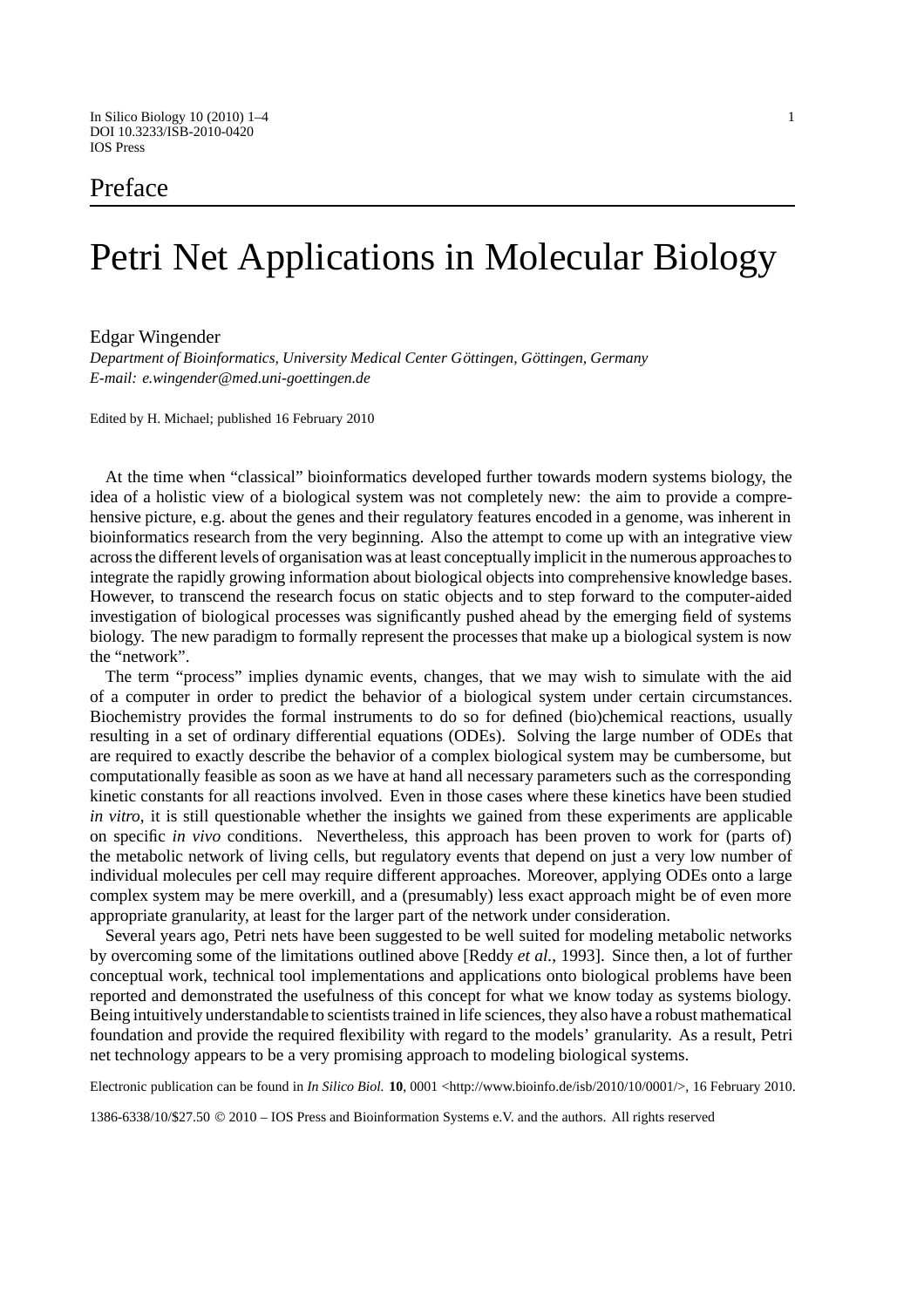A significant part of the progress in this field has been published by In Silico Biology since its beginning in 1998. Four articles constituted the first Petri Net Special in 2003 ("Petri Nets for Metabolic Networks"; http://www.bioinfo.de/isb/toc\_vol\_03.html#Petri\_nets). R. Hofestädt's introduction to that Special summarized the most essential topics as well as some of the basic requirements and constraints relevant for applying Petri net technology, and is therefore following this preface [Hofestädt, 2003].

The early publication of Hofestädt and Thelen, 1998, demonstrated how the Petri net concept can be extended to a more quantitative modeling of metabolic networks, and expanded these ideas also to gene regulatory and cell-cell communication processes. In a subsequent work, Chen and Hofest ädt could demonstrate how the Petri net approach can deal with an integrated process comprising gene regulatory and metabolic events, making use of the concept of hybrid Petri nets (HPN) [Chen and Hofestädt, 2003]. Having analyzed the requirements of the biochemical particularities of metabolic networks, Zevedei-Oancea and Schuster, 2003, have studied the resulting topological properties of the corresponding Petri net models. Takai-Igarashi suggested a consistent definition of Petri net units that are required for modeling signal transduction pathways; it was based on a specific ontology, the Cell Signaling Networks Ontology (CSNO) [Takai-Igarashi, 2005]. Voss *et al.*, 2003, have complemented these efforts by studying the Petri net models of metabolic steady states including all relevant reverse reactions. Similarly, Gambin *et al.* made an attempt to model the stationary state of a gene regulatory network in a Petri net [Gambin *et al.*, 2006]. A big step ahead towards dynamic simulation with the aid of Petri net models was undertaken by Matsuno *et al.*, 2003, by extending the underlying approach further to the concept of hybrid functional Petri nets (HFPN). This was proven to be applicable to simulate the dynamics of two regulatory pathways, and it was demonstrated how such a Petri net model can be constructed [Matsuno *et al.*, 2003; Doi *et al.*, 2004]. More recently, the concept of firing delay times was introduced into the HFPN approach and applied to a signaling process [Miwa *et al.*, 2010].

The conceptualization phase was also accompanied by the active development of a number of tools assisting in the creation and manipulation of biological Petri nets. While the early efforts used a platform that was originally developed for technical purposes (Visual Object Net ++, VON++) [Chen and Hofestadt, 2003], soon after a tool specifically developed for modeling biological processes with Petri ¨ nets was published: Genome Object Net, GON [Matsuno *et al.*, 2003; Doi *et al.*, 2004]. GON evolved subsequently into Cell Illustrator (CI), a platform that is suitable for easy modeling and simulating the dynamics of cellular processes [Nagasaki *et al.*, 2010]. A specialized tool (STEPP) for searching in a Petri net those paths that connect, e.g., two metabolites and thus generating hypotheses about the interconversion of these two compounds has been introduced by Koch *et al.*, 2004; the program is still available for download (http://www1.beuth-hochschule.de/bi/stepp). Janowski *et al.* have developed a powerful network editor, VANESA, that is able to work with Cell Illustrator as simulation engine [Janowski *et al.*, 2010].

A number of applications of Petri net-based modeling and simulation were published in recent years. While the early works were usually focussing on certain parts of the metabolic network such as glycolysis and pentose phosphate pathway [Voss *et al.*, 2003; Zevedei-Oancea and Schuster, 2003; Doi *et al.*, 2004], nucleotide metabolism [Zevedei-Oancea and Schuster, 2003], urea cycle [Chen and Hofest ädt, 2003], or the conversion of sucrose into starch in potato [Koch *et al.*, 2004], different kinds of regulatory networks attracted attention of late. Thus, several signal transduction networks have been studied in great detail: the Fas ligand-induced cascade leading to apoptosis [Matsuno *et al.*, 2003], the TGF-beta pathway [Takai-Igarashi, 2005], and the p53 network [Doi *et al.*, 2006]. This year, the IL-1 pathway has been added [Miwa *et al.*, 2010].

Gene regulatory events were also studied, such as the control of circadian rhythm in *Drosophila* [Matsuno *et al.*, 2003], the regulation of glycolysis by the lac operon [Doi *et al.*, 2004], the flower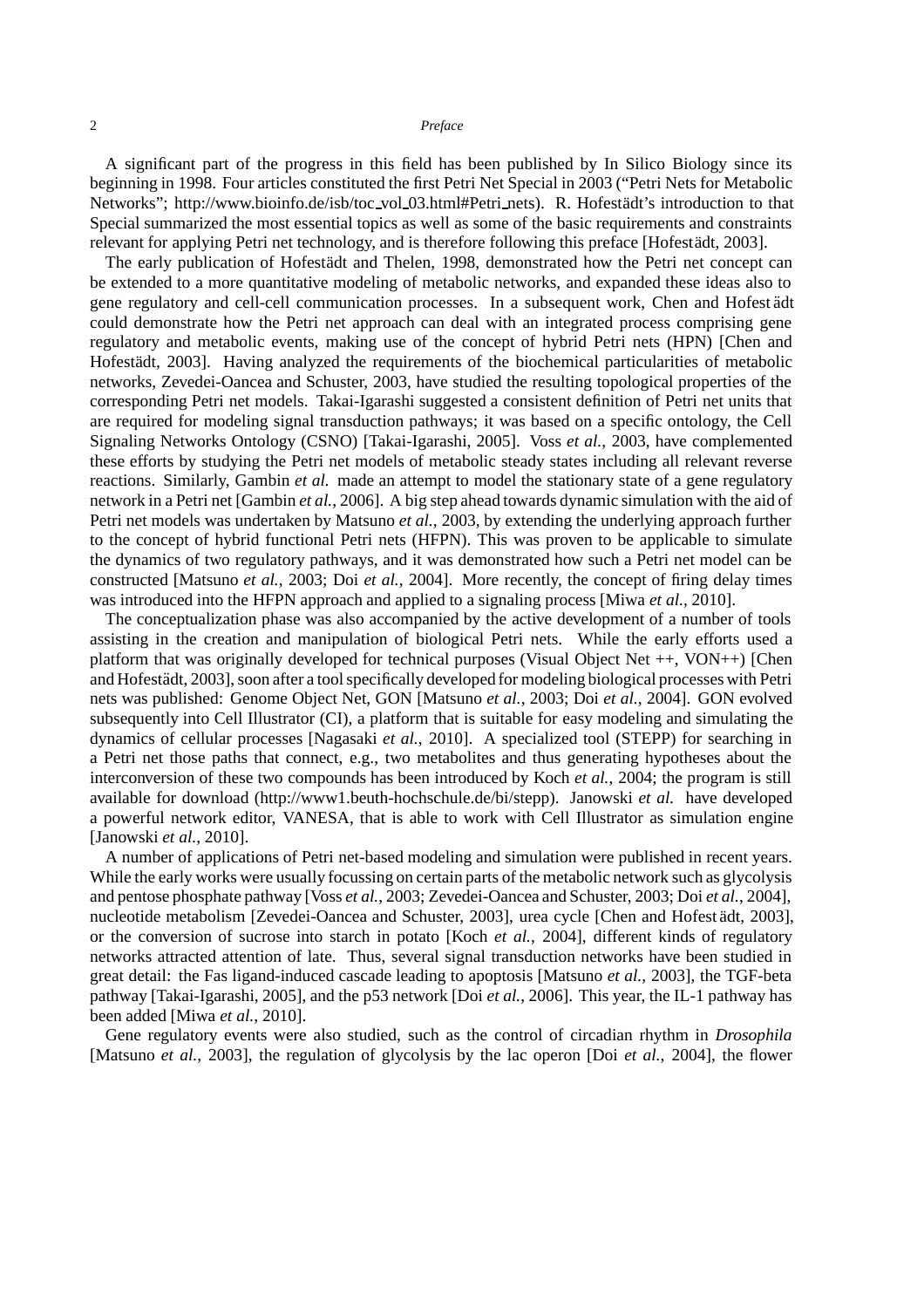#### *Preface* 3

morphogenesis of *Arabidopsis* [Gambin *et al.*, 2006]. The latter topic has been resumed now by Kaufmann *et al.*, with the aid of Cell Illustrator [Kaufmann *et al.*, 2010]. The mRNA turnover for a number of components relevant for cell-cycle regulation has been studied with a stochastic Petri net by Csikász-Nagy and Mura, 2010. The assembly of the splicesosome has been modeled by Bortfeldt et al., 2010, analyzing the modular nature of this regulatory network.

How intercellular communication processes can be linked with intracellular regulatory events and simulated has been shown in the contributions of Janowski *et al.*, taking the bacterial quorum sensing as an example [Janowski *et al.*, 2010]. The impact of delays and noise on the dopamine signal transmission has been investigated by E. Voit and colleagues [Wu *et al.*, 2010], and both studies made use of the HFPN-base simulation engine of Cell Illustrator [Nagasaki *et al.*, 2010].

This recent overview has been published as Special Issue on Petri Net Applications in Molecular Biology of ISB volume 10, whereas the whole collection now constitutes this First ISB Book on Biological Petri Nets. We are confident that the reader will benefit from this unique compilation of articles, and hope that it helps to illustrate the value of the Petri Net approach to modern life sciences.

While this book was in its last stages of editing, Prof. Dr. Carl Adam Petri passed away on the 2nd of July, 2010. We mourn the loss of a great scientist. His work has inspired researchers from a broad range of disciplines, which clearly indicates his perspicacious mindset. We wish to honor his outstanding scientific merits by dedicating this book to his memory.

### **REFERENCES**

- Bortfeldt, R. H., Schuster, S. and Koch, I. (2010). Exhaustive analysis of the modular structure of the spliceosomal assembly network - a Petri net approach. In Silico Biology **10**, 0007.
- *•* Chen, M. and Hofestaedt, R. (2003). Quantitative Petri net model of gene regulated metabolic networks in the cell. In Silico Biology **3**, 0030.
- Csikász-Nagy, A. and Mura, I. (2010). Role of mRNA gestation and senescence in noise reduction during the cell cycle. In Silico Biology **10**, 0003.
- *•* Doi, A., Fujita, S., Matsuno, H., Nagasaki, M. and Miyano, S. (2004). Constructing biological pathway models with hybrid functional Petri net. In Silico Biology **4**, 0023.
- *•* Doi, A., Nagasaki, M., Matsuno, H. and Miyano, S. (2006). Simulation based validation of the p53 transcriptional activity with hybrid functional Petri net. In Silico Biology **6**, 0001.
- *•* Gambin, A., Lasota, S. and Rutkowski, M. (2006). Analyzing stationary states of gene regulatory network using Petri nets. In Silico Biology **6**, 0010.
- Hofestädt, R. (2003). Petri nets and the simulation of metabolic networks. In Silico Biology 3, 0028.
- Hofestädt, R. and Thelen, S. (1998). Quantitative modeling of biochemical networks. In Silico Biology 1, 0006.
- Janowski, S., Kormeier, B., Töpel, T., Hippe, K., Hofestädt, R., Willassen, N., Friesen, R., Rubert, S., Borck, D., Haugen, P. and Chen, M. (2010). Modeling of cell-cell communication processes with Petri nets using the example of quorum sensing. In Silico Biology **10**, 0003.
- Kaufmann, K., Nagasaki, M. and Jáuregui, R. (2010). Modelling the molecular interactions in the flower developmental network of *Arabidopsis thaliana*. In Silico Biology **10**, 0008.
- *•* Koch, I., Schuler, M. and Heiner, M. (2004). STEPP Search Tool for Exploration of Petri net Paths: A new tool for Petri ¨ net-based path analysis in biochemical networks. In Silico Biology **5**, 0014.
- *•* Matsuno, H., Tanaka, Y., Aoshima, H., Doi, A., Matsui, M. and Miyano, S. (2003). Biopathways representation and simulation on hybrid functional Petri net. In Silico Biology **3**, 0032.
- *•* Miwa, Y., Li, C., Ge, Q.-W., Matsuno, H. and Miyano, S. (2010). On determining firing delay time of transitions for Petri net based signaling pathways by introducing stochastic decision rules. In Silico Biology **10**, 0004.
- *•* Nagasaki, M., Saito, A., Jeong, E., Li, C., Kojima, K., Ikeda, E. and Miyano, S. (2010). Cell Illustrator 4.0: A computational platform for systems biology. In Silico Biology **10**, 0002.
- *•* Reddy, V. N., Mavrovouniotis, M. L. and Liebman, M. N. (1993). Petri net representation in metabolic pathways. Proc. Int. Conf. Intell. Syst. Mol. Biol. **1**, 328-336.
- *•* Takai-Igarashi, T. (2005). Ontology based standardization of Petri net modeling for signaling pathways. In Silico Biology **5**, 0047.